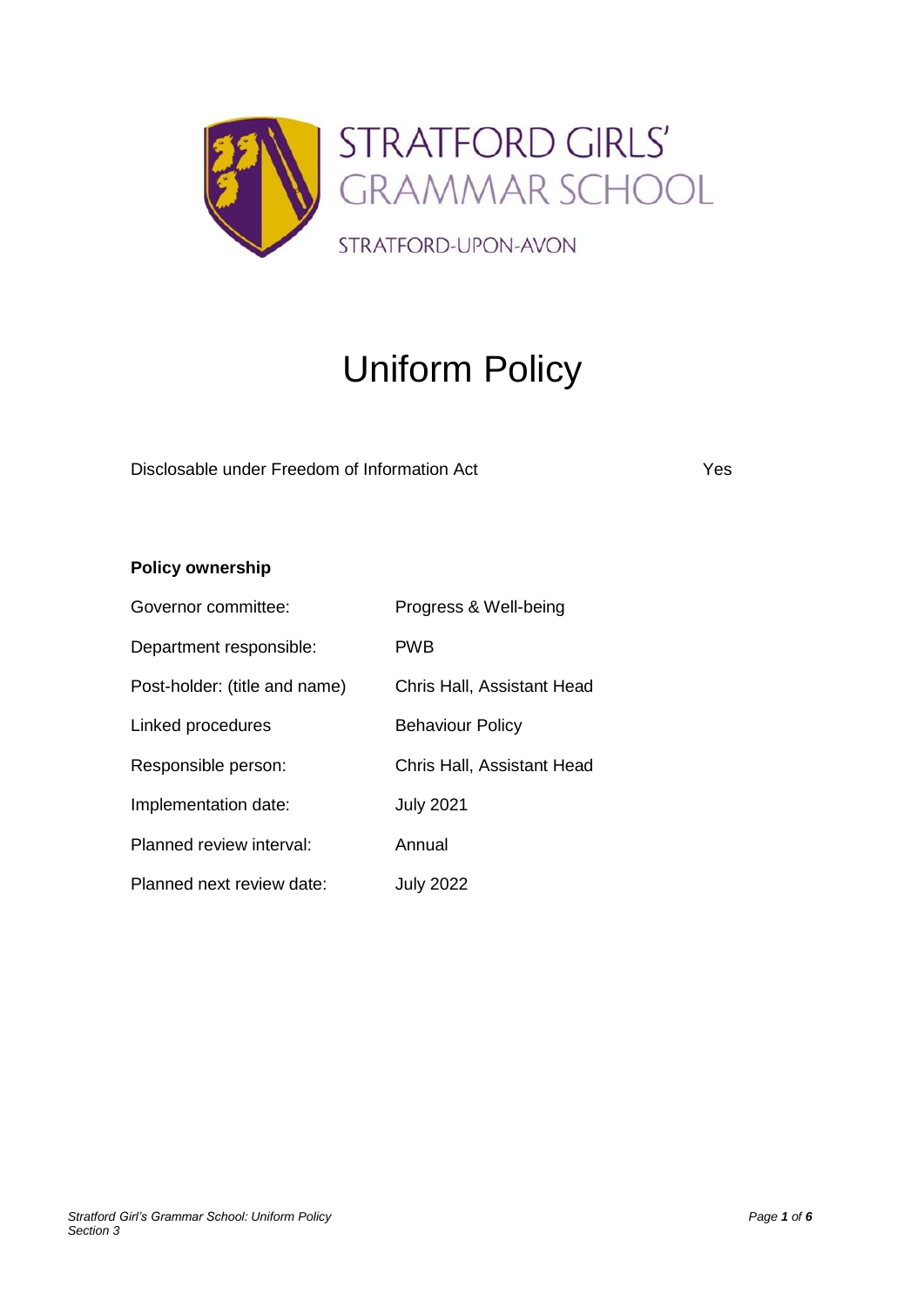Our uniform is an essential part of our identity. It instils a sense of pride and belonging in our school and signals a readiness to be part of our learning community.

Through the school uniform code, we aim to:

- encourage pride in the school
- support teaching and learning and a positive work ethic
- enable students to be comfortable, safe and secure
- ensure that students of different social, religious and ethnic groups feel welcome
- encourage a sense of equality and cohesion

All members of the community are expected to uphold the values of the school and share its high aspirations. All students are required to wear the school uniform and high standards of personal appearance are both expected and monitored. It is school policy that uniform is worn at all times during the school day and for all out of hours school events unless directed otherwise by the school. Uniform should be worn correctly to and from school as the impression our students give in the community is of extreme importance. The uniform is part of our school ethos and in coming to Stratford Girls' Grammar School parents agree to support our policy. This is clearly stated in the Home-School Agreement.

## **Sixth Form Dress Code**

The aim of the sixth form dress code is to ensure that students project a personally distinctive, smart and business-like image, reflecting their attitude to learning and the community values and high standards of the school.

Through the dress code we aim to:

- encourage pride in the school
- support teaching and learning and a positive work ethic
- enable students to be comfortable, safe and secure
- ensure that girls of different social, religious and ethnic groups feel welcome
- foster a sense of equality and community cohesion.

Clothes must be suitable for a mixed business environment and co-ordinated in both style and colour. Extremes of fashion do not have a place in the school or workplace.

We are very proud of our dress code, as it has been created with and for our students and allows considerable individuality.

## **Students not adhering to the dress code will be:**

- 1. Warned by a member of staff and sent to register at the Sixth Form Office.
- 2. At the Sixth Form Office, where needed, suitable loan clothing will be given for that day.
- 3. Asked to go home and change, or work in isolation in the Manor the second time the dress code is broken.

## **Please note that the Sixth Form Office makes the final decision on appropriate dress.**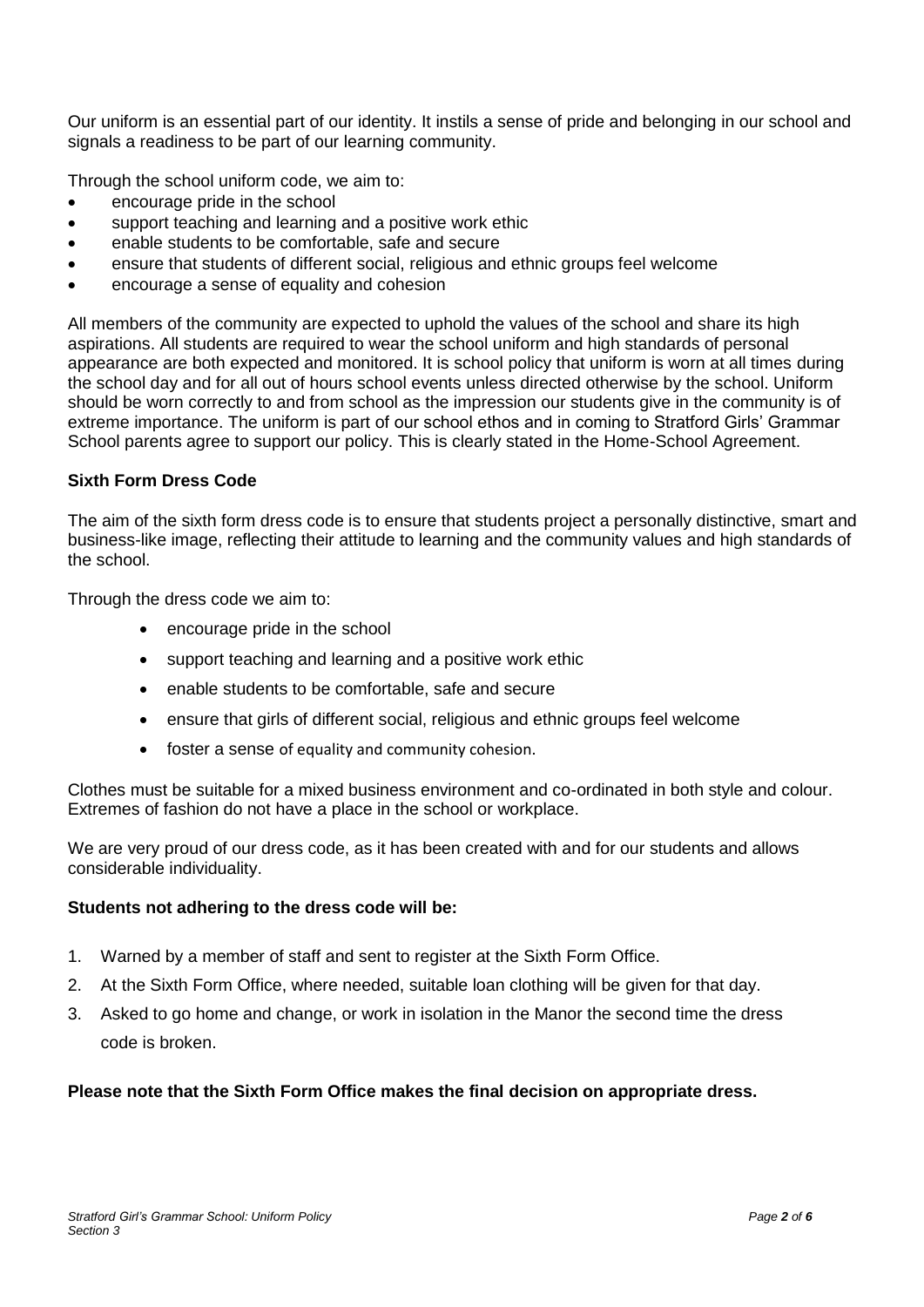# **Sixth Form Dress from September 2021**

| Overall look             | Smart business wear must be worn at all times, including a jacket. There are no<br>rules regarding colours - we want you to be able to express yourself - but<br>remember this is a work environment.                                                                                                 |  |
|--------------------------|-------------------------------------------------------------------------------------------------------------------------------------------------------------------------------------------------------------------------------------------------------------------------------------------------------|--|
|                          | Jackets should be worn at all times around school; jumpers and cardigans<br>$\bullet$<br>cannot be worn instead of a jacket, they must be worn underneath if needed<br>and should be smart. Hoodies and sports jumpers/sweatshirts are not<br>permitted.                                              |  |
|                          | smart, business skirts/dresses should be closer in length to the knee than<br>$\bullet$<br>the thighs and in all cases longer than fingertips when hands are placed<br>by your side; bodycon skirts or dresses are not permitted                                                                      |  |
|                          | smart trousers: shorts, jeans, jeggings, skinny-fit trousers and leggings are<br>$\bullet$<br>not acceptable                                                                                                                                                                                          |  |
|                          | strappy tops with thin spaghetti straps, low-cut blouses/tops and casual t-<br>$\bullet$<br>shirts (with or without or logos) are not permitted, tops must be layered so<br>they are not revealing                                                                                                    |  |
|                          | denim, suede and leather skirts, trousers or tops are not permitted<br>$\bullet$                                                                                                                                                                                                                      |  |
|                          | there should be no bare midriffs<br>$\bullet$                                                                                                                                                                                                                                                         |  |
| Footwear                 | Smart flat or low-heeled shoes. Heels should not be higher than 5cm. Smart leather/<br>equivalent plain boots with a low heel are permitted - ankle, calf or knee length.<br>High heels, Dr Martens style boots and flip-flops are not allowed nor are trainers,<br>boat shoes or other casual shoes. |  |
| Coats                    | Coats (if worn to and from school) should be smart and can be of any colour. Coats<br>should not be worn inside school buildings or classrooms: please use storage or<br>coat hooks in the Manor.                                                                                                     |  |
| Jewellery and<br>make-up | Modest, unobtrusive jewellery appropriate for a working environment may be worn:<br>one pair fashion earrings only. Any other piercings must be studs.                                                                                                                                                |  |
| Piercings and<br>tattoos | With the exception of studs in the ear, no facial or visible bodily decorative piercing<br>or tattoos are allowed. No nose piercings are allowed with the exception of those<br>authorised by the Head of Sixth Form on cultural/ religious grounds.                                                  |  |
| Hair                     | Hair should be appropriate for a formal work environment ie no extremes of fashion,<br>colours or styles. Long hair should be tied back when Health and Safety requires it.                                                                                                                           |  |

# **Main School Dress / General Uniform: Years 7 to 11 from September 2021**

| Overall look | Graphite grey blazer with tartan, pleated skirt for Years 7 to 9 / plain kick pleat<br>skirt for Years 10 and 11 or dark grey trouser (Harrow) trousers with white<br>revere long / short sleeve blouse. Purple jumper with grey stripe to be worn as<br>extra in cold weather. |
|--------------|---------------------------------------------------------------------------------------------------------------------------------------------------------------------------------------------------------------------------------------------------------------------------------|
| Blazer*      | Graphite grey Trutex Blazer (AGB-GRA).<br>House colour ribbon stitched at the top of the school badge.                                                                                                                                                                          |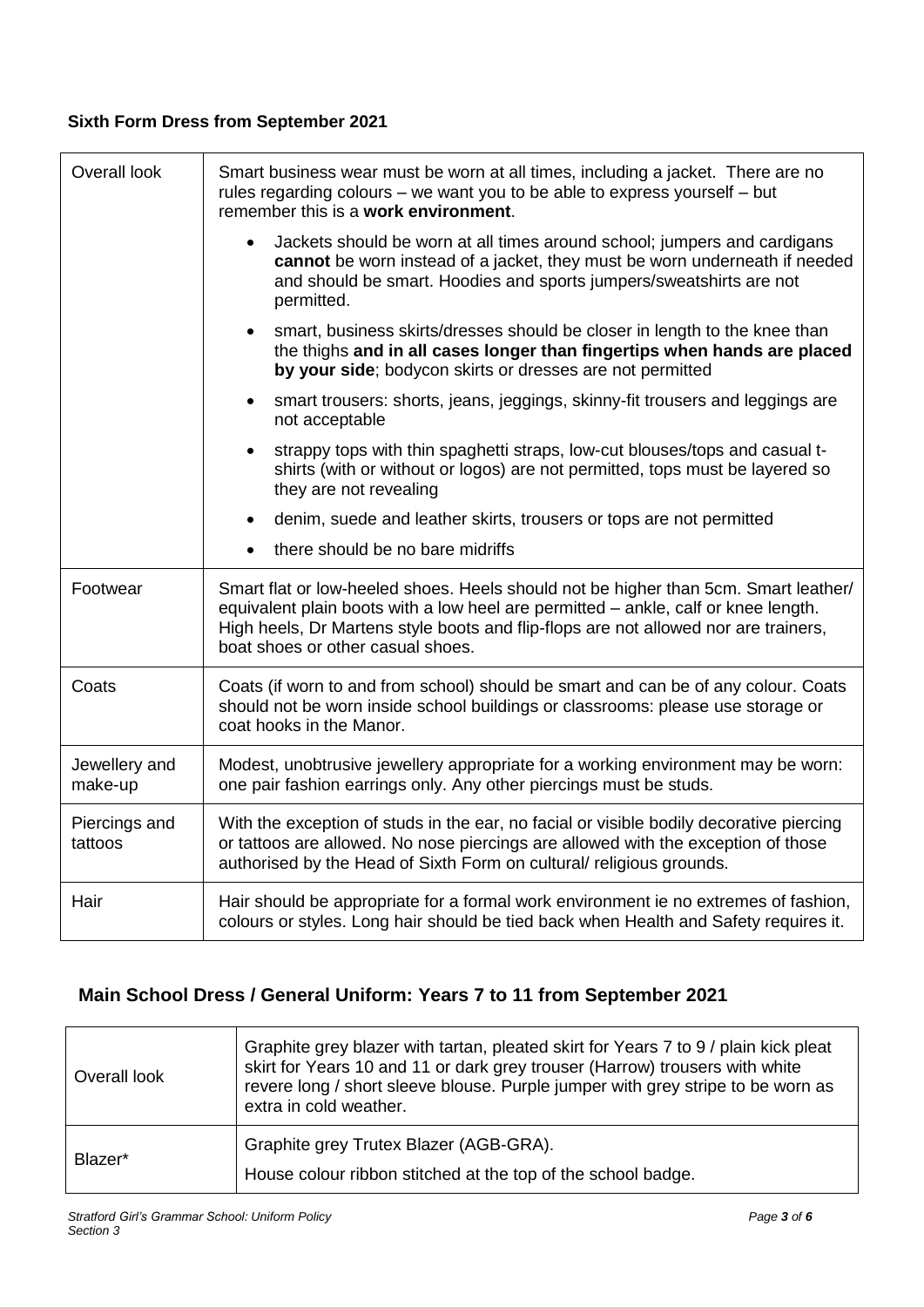| Skirt*                           | Castle Tartan Trutex Stitch-Down Pleat (GST-CAS) (for Years 7-9)                                                                                                                                             |
|----------------------------------|--------------------------------------------------------------------------------------------------------------------------------------------------------------------------------------------------------------|
|                                  | "Charcoal" Brennan KJ189 twin kick pleat skirt (for Years 10 and 11)                                                                                                                                         |
|                                  | Skirt length must be on the knee. 'On the knee' means at any time in the<br>academic year, a girl's skirt should be sitting on the top of her knee at the very<br>least.                                     |
| <b>Trouser</b>                   | Charcoal grey tailored trouser (either straight leg or boot leg)                                                                                                                                             |
| <b>Blouse/Shirt</b>              | Revere collar white, long or short sleeved                                                                                                                                                                   |
|                                  | Collared shirt white, long or short sleeved                                                                                                                                                                  |
|                                  | Extra clothes can be worn under the blouse in cold weather – but these extras<br>must not be visible.                                                                                                        |
| V Neck Jumper*                   | Purple and Grey Insert Cotton V Neck Trutex (SCGV).                                                                                                                                                          |
| Socks / tights                   | November to Easter: plain black opaque tights or plain black socks (if wearing<br>trousers). Easter-October half term: Plain black opaque tights, white or black<br>ankle socks or neutral tights in summer. |
|                                  | Knee length socks are not permitted.                                                                                                                                                                         |
| <b>Scarves</b>                   | Muslim students who wish to wear the hijab (headscarf) are welcome to do so,<br>provided that the fabric is plain, lightweight and grey, black or white.                                                     |
|                                  | Scarves (optional): black, university style, with purple, blue and yellow stripe*.                                                                                                                           |
|                                  | Plain black conventional flat shoes or low wide-heeled shoes with soft soles.                                                                                                                                |
| Shoes suitable for<br>school use | Boots are not permitted.                                                                                                                                                                                     |
|                                  | Plimsolls or trainers are permitted only for sport.                                                                                                                                                          |
| <b>Belt</b>                      | Only a thin plain black belt may be worn with trousers.                                                                                                                                                      |
| Travel to and from<br>School     | Hoodie / sweatshirt worn under the blazer when travelling to and from school<br>are not allowed, this also applies during the School day. No denim is permitted<br>at any time.                              |
| Science overall                  | Available from school.                                                                                                                                                                                       |
|                                  | The following may be worn:                                                                                                                                                                                   |
|                                  | A watch                                                                                                                                                                                                      |
|                                  | Small silver or gold ear studs (one in each ear lobe).                                                                                                                                                       |
| Jewellery and<br>make-up         | A small cross or other religious symbol on a discreet necklace.<br>$\qquad \qquad -$                                                                                                                         |
|                                  | Students will be asked to remove any items not listed. No jewellery is to be<br>worn in PE lessons.                                                                                                          |
|                                  | Discrete make up, ie foundation, concealer, mascara are permitted to create a<br>natural look. Students wearing excessive make-up will be asked to remove it.                                                |
|                                  | Nail varnish and false nails are not permitted for Health and Safety reasons.                                                                                                                                |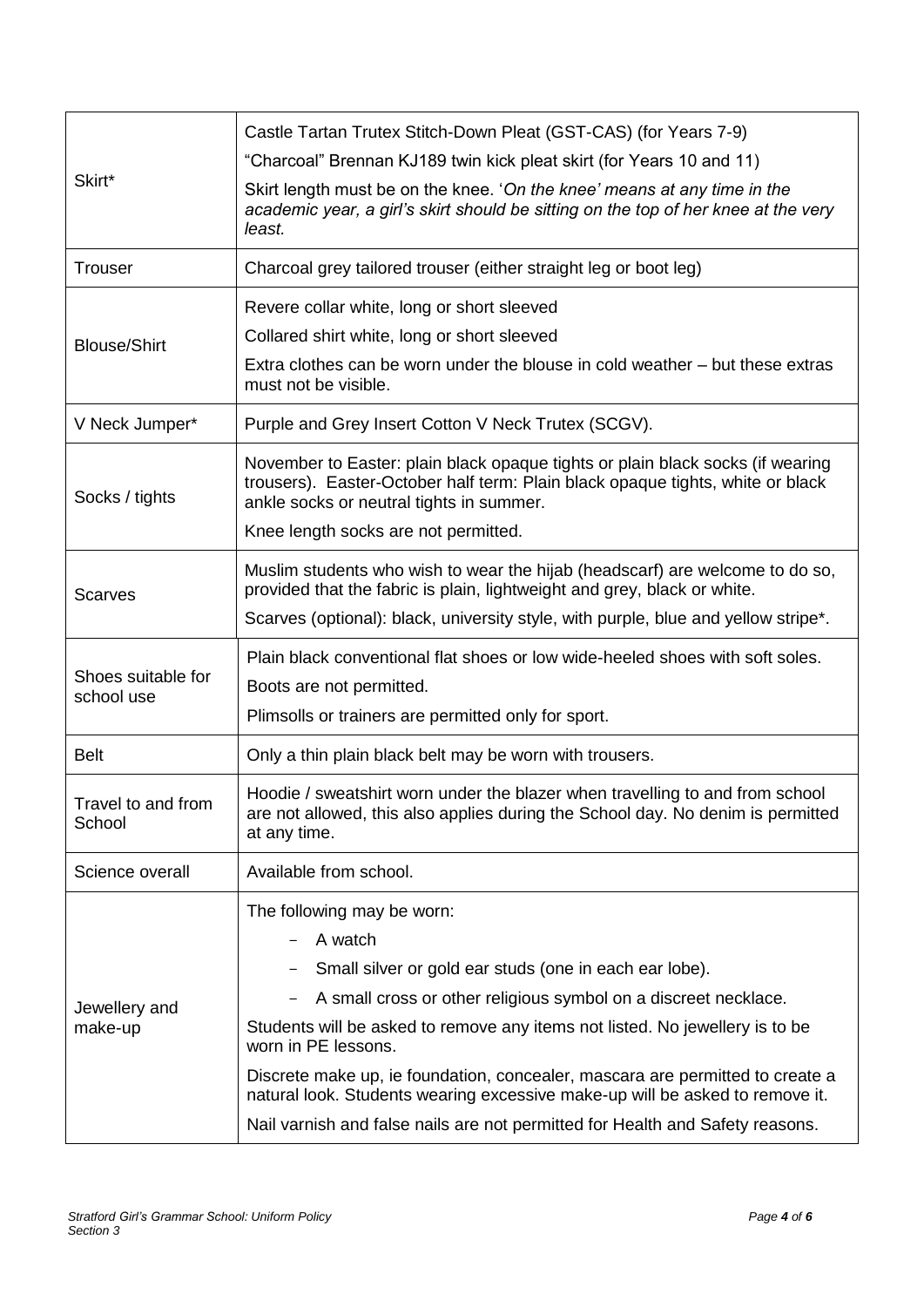| Piercings and<br>tattoos | With the exception of a single stud in each ear lobe, no facial or visible bodily<br>decorative piercings or tattoos are allowed. SGGS will accommodate requests<br>for Henna to be worn during observance of Eid – requests in advance to PWB<br>leads                                       |
|--------------------------|-----------------------------------------------------------------------------------------------------------------------------------------------------------------------------------------------------------------------------------------------------------------------------------------------|
| Hair                     | Should be appropriate for a school environment i.e. no extremes of fashion,<br>colour or styles. Long hair should be tied back when Health and Safety require<br>it (e.g. in science, art and technology lessons, and for PE).<br>Hair accessories must be suitable for a school environment. |

*Note: items marked \* are not standard items and can only be obtained from our suppliers.*

## **The school uniform supplier for Years 7 to 11 is:**

National Schoolwear Centres - Alcester Branch 3/4 Bulls Head Yard Alcester Warwickshire B49 5BX

Tel: 01789 400344 [www.alcesternsc.co.uk](http://www.alcesternsc.co.uk/)

#### **PE Kit from September 2021**

The PE kit comprises of the following compulsory items:

- Polo shirt
- Skort and/or Shorts
- Socks
- Base layer leggings
- **Sweatshirt**

Optional items:

- Training Top
- Base layer top
- Shower proof jacket
- Tracksuit bottoms

These items are available from **Price and Buckland** (P&B). They offer an online ordering service, and payment is made at the point of placing your order, they will be sent direct to your homes (a delivery charge of £3.95 will be applied to all orders under £100).

Any further orders can be delivered to school, free of charge, and we are scheduled to receive a maximum of two bulk deliveries of PE kit per month, however parents can still choose to have orders sent to your homes.

When you place your online order with P&B, you will notice that all kit includes lettering of up to three initials, at no additional cost. These are compulsory, as we wish to be relieved of our ever-growing mountain of unnamed kit. We request that parents continue to name their daughters kit.